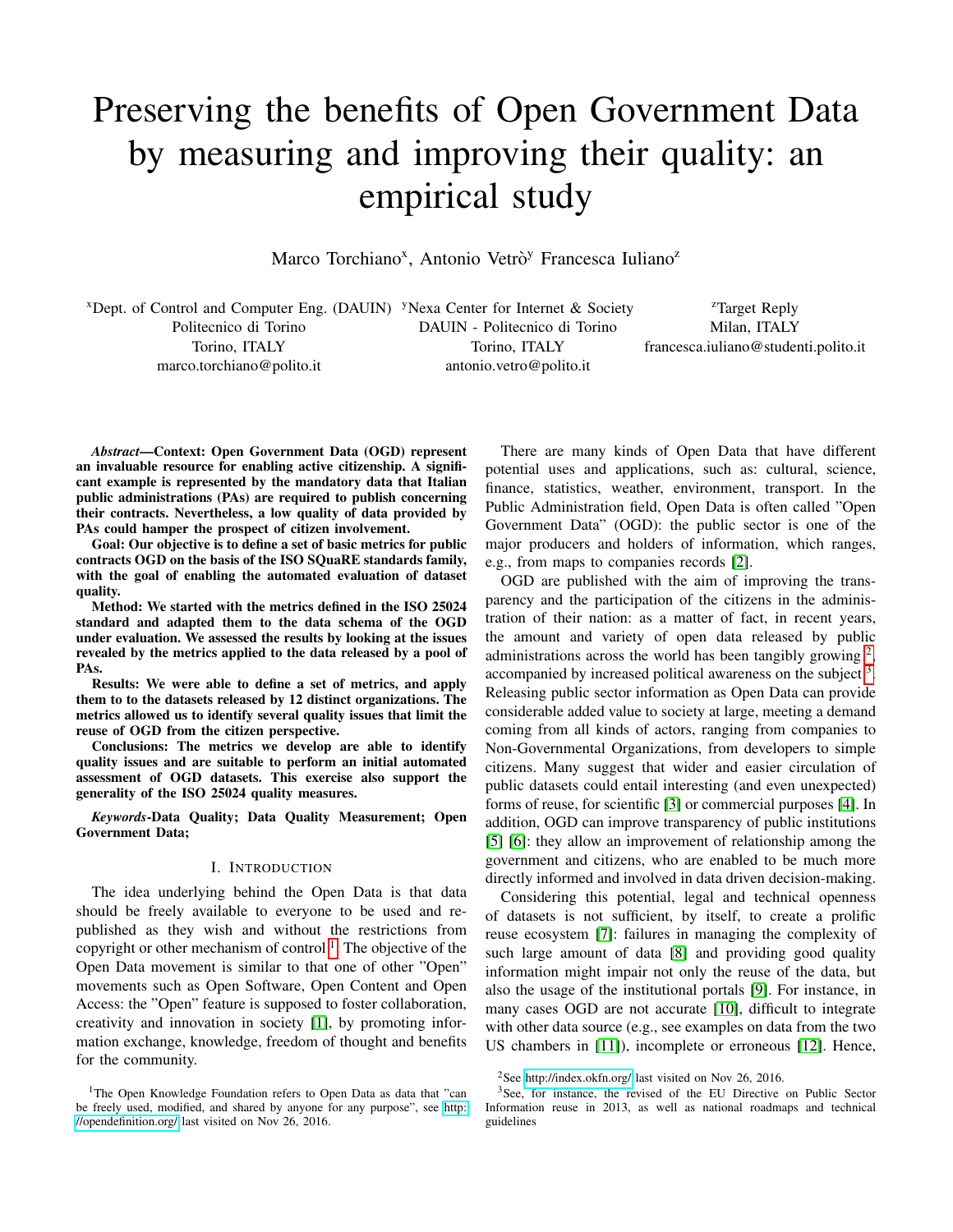quality problems in OGD may easily impair all its potential reuses and those spillovers to society, which we listed above.

The paper at hand addresses this problem. By adopting a software engineering perspective and building on our previous work [\[13\]](#page-7-11), we conducted an empirical analysis on the quality of contracts data from Italian Public Administrations: given the importance of such data especially in a historical period where policy and media are focusing great attention to spending of public money, we have chosen to analyse their quality and to examine the capability of a measurement approach derived from the software quality field.

## II. BACKGROUND AND RELATED WORK

The attention to Open Data quality has risen over the recent years. One of the best-known works in this field belongs to Tim Berners-Lee, who proposed a deployment scheme entitled "5 stars open data" [\[14\]](#page-7-12). This deployment scheme consists of five incremental quality requirements that are represented as stars. While this scheme indeed expresses one of the aspects of data quality, it focuses only on this one aspect, the format used to publish the data; thus cannot by itself be used to assess the total quality of a dataset. In 2007, a more allaround set of principles was produced by a group of Open Data and Internet experts who gathered under the moniker "Open government working group". The original set of principles contains eight rules in total, which state that any Open Data must be: Complete, Primary (as collected at the source), Timely, Accessible, Machine processable, Non-Discriminatory (available without registration), Non-Proprietary (in terms of format) and License-free. The original list has since then been extended with seven more rules, stating that the data must be: Online and free, Permanent (at a stable Internet location indefinitely and in a stable data format for as long as possible), Trusted, Documented, Safe to open, Designed with public input and there must exist a Presumption of Openness [\[15\]](#page-7-13). These principles have laid the basis for the development of an assessment process for Open Data quality.

Several data quality models and methodologies have been presented in literature, which has been collected in a detailed way by Batini et al. [\[16\]](#page-7-14). In addition to the models collected by their survey, the Software Quality Requirements and Evaluation (SQuaRE) model [\[17\]](#page-7-15) and Portal Data Quality Model (PDQM) [\[18\]](#page-7-16) have been later developed.

A further model developed by Moraga et al. [\[19\]](#page-7-17), titled SQuaRE-aligned Portal Data Quality Model (SPDQM), was later introduced, and had been selected as a reference for the empirical evaluations in our previous work [\[13\]](#page-7-11), as it provided a wider set of data quality characteristics than the others (the SPDQM contains 42 characteristics -30 from PDQM, 7 from SQUARE, 5 characteristics were added after a systematic literature review-, organised in two viewpoints) and well adapted to our case study. Moreover, since the OGD analysed span heterogeneous domains, it was preferable to select the dimensions that addressed the intrinsic aspects of data quality. In this viewpoint, SPDQM contained the most complete set of characteristics (12) in comparison to the other models listed by Batini et al. [\[16\]](#page-7-14).

Then, starting from seven intrinsic quality characteristics from SPDQM, in [\[13\]](#page-7-11), we identified a list of 14 metrics to evaluate the quality of a sample of Italian OGD. In the same time of the publication of our work [\[13\]](#page-7-11), the ISO released the 25024 standard [\[20\]](#page-7-18), which contains a set of 63 metrics to measure the quality of data on the characteristics previously defined in the ISO 25012 [\[17\]](#page-7-15). There, the ISO25024 made the 25012 operable and, sharing the same approach developed in software quality, it gives substantial basis for a measurement based evaluation of the quality of data.

Regarding Open Government Data and their quality measurement, a few precedent attempts have been done, which we briefly summarise below.

Ubaldi [\[21\]](#page-7-19) developed a large set of metrics at very heterogeneous points of view (e.g., political, organisational, technical), measuring the quality of data in terms of availability (e.g., as number of datasets and metadata available on a specific portal), demand (e.g., number of views per day), reuse (e.g., number of apps developed with the data). All metrics proposed, however, lay at portal level, and were not evaluated.

In [\[22\]](#page-7-20), the authors analyzed 50 datasets from Italian OGD at various administrative levels (regions, provinces, municipalities) in terms of completeness, accuracy and timeliness. Although the measurements proposed are at dataset level, the evaluation is performed at portal level by aggregating the values computed on each dataset. The authors observed that about 40% of regions and municipalities portals were not complete, i.e. did not make available the data requested by law, against 26% of the provinces portals. Regarding accuracy, the percentage of documents opened in a not machine-readable format ranged between 40% and 55%. Similar percentages were reported for timeliness. While we believe that this work is very relevant to understand quality problems that affect OGD, it was not based upon a theoretical framework because dimensions were not uniquely defined: as a matter of fact, the computed completeness was actually defined as availability, while accuracy was related to the format of the documents instead of their content.

Atz [\[23\]](#page-7-21) proposed the *tau metric* to capture the percentage of datasets up-to-date in a data catalogue, applying it to three different portals (World Bank, the UK data catalogue and the London data store). The author computed the metric on the retrieved datasets and then aggregated the obtained measurement to form a single indicator of Timeliness, which also discriminated between new release and minor updates. Results indicated that in two portals only about half of the datasets were updated according to their schedule and the nature of the contained data, while in the third one only one fourth did. Notwithstanding the different metrics construction, these findings are similar to those in [\[22\]](#page-7-20).

Behkamal et al. [\[24\]](#page-7-22) investigate Open Linked Data quality: the authors took as reference the ISO25012 standard data quality model and built a set of 20 metrics related to semantic and syntactic accuracy, uniqueness, completeness and consis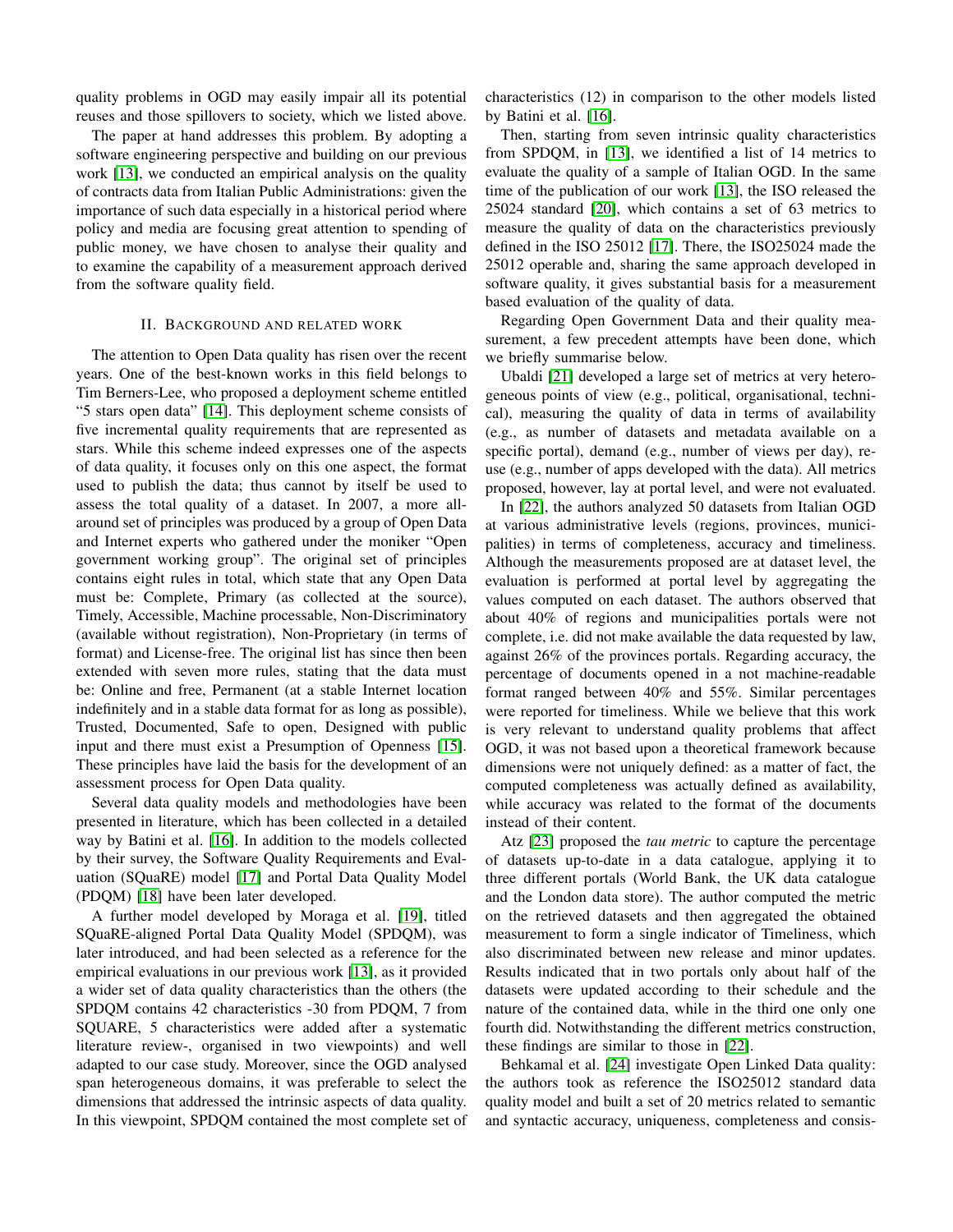tency. They verified the suitability of the proposed framework both with a theoretical validation and an empirical one. From the theoretical point of view, all of the metrics respect four out of five desirable properties, namely non-negativity, null value, symmetry and monotonicity, but not additivity. However, being additivity a special case of monotonicity, the authors state that the satisfaction of the monotonicity property makes them acceptable for their intended usage. The results of the empirical evaluation lead to the exclusion of four not discriminative metrics (ratio of syntactically incorrect triples, ratio of instances being members of disjoint classes, ratio of functional properties with different values, invalid usage of inverse-functional properties), and to the observation that a dataset with higher number of similar properties is highly likely to have more triples using these properties, while using similar properties have an inverse relation with the inconsistency of data values in a dataset.

These studies were relevant in demonstrating that measurement approaches can help improving the quality of OGD. Our previous and current work takes foundations from them and provides new evidence and details on quality issues affecting strategic and relevant Open Government Data (we describe them in [III\)](#page-2-0). Our contribution differentiate from previous ones in terms of granularity level (we assess the quality at single dataset level and not at portal level) and reference model (we explicitly refer to ISO 25012 and ISO 25024 theoretical framework). With respect to our work in [\[13\]](#page-7-11), we address new technical problems due to the shift from tabular data to xml data, and we check the alignment to the ISO 25024, which was not yet published at that time.

#### III. CONTEXT AND DATA COLLECTION

<span id="page-2-0"></span>The Italian Legislative Decree n.33 of 1[4](#page-2-1) march 2013<sup>4</sup> (DL33/2013) concerns the obligations of publicity, transparency and dissemination of information by public authorities. The decree makes explicit the function of public utility of Open information, indicated as "widespread forms of control on the pursuit of official duties and the use of public resources". With regard to publication requirements, the decree mandates the creation of a special section, called "Amministrazione Trasparente" (Transparent Administration) in the home page of the organization website where relevant information will be published. In the clause no.37 of DL33/2013, reference is made to the disclosure obligations related to public contracts and, in particular, it is expected that within January 31th of each year summary tables are published in an open standard format, allowing anyone to analyse and process the data for statistical purposes. In addition, administrations are required to transmit this information in digital format to the Italian Anti-Corruption Authority for the supervision of public contracts. The format chosen by the Authority, for the transmission of such data, is XML compliant to a pre-defined schema. Transmission is done by communicating the URL of publication of the data files.

The full XML schema is reported in Figure [7](#page-9-0) at the end of the paper, in summary it is structured as follows:

- A section with the metadata of the dataset
- A section containing a list of lots<sup>[5](#page-2-2)</sup>, more precisely:
	- a Each record corresponds to a lot. The record is tree-structured, that is, exist for each lot a number of child records that can report information with variable cardinality.
	- b Each lot consists of several elements.
	- c Each file can contain multiple lots.

After careful scouting of the data, we deemed the public contracts that Italian universities publish on their website of relevant interest. We extracted the data from the XML files provided by the Universities, and loaded them on a MySQL database (following a data model equivalent to the XML representation), to have higher flexibility in our computations. The code we used has been released as open source on the GitHub repository <sup>[6](#page-2-3)</sup>.

## IV. MEASUREMENT AND METHOD

We evaluate the quality of the public contracts data on those quality characteristics defined in the ISO 25012 standard that were suitable to the type of data under study and that lended themselves to automatic computation. In the following we describe the quality dimensions selected as defined by the standard ISO 25012 and the relative motivations for deviations from the definition provided by ISO 25024 to fit our context. The metrics descriptions are reported in Table [I.](#page-8-0)

*a) Accuracy:* Accuracy is defined as *the degree to which a data value conforms to its actual or specified value*. We distinguish between syntactical accuracy and semantic accuracy, which are defined in the following way:

- *Syntactical accuracy is defined as the closeness of the data values to a set of values defined in a domain considered syntactically correct (Example: a low degree of syntactical accuracy is when the word Mary is stored as Marj)*.
- *Semantic accuracy is defined as the closeness of the data values to a set of values defined in a domain considered semantically correct. (Example: a low degree of semantic accuracy is when the name John is stored as George. Both names are syntactically accurate, because of the domain of reference in which they reside, but George is a different name.)*

For the specific case of public contracts, given the unavailability of an oracle for all correct values, it is impossible to establish the semantic accuracy of the data. Instead, we exploit the information about the domain of the data provided in the XML Schema to check whether values belong to the relative domain, that is we assess the syntactic accuracy of the data.

<span id="page-2-1"></span><sup>4</sup>[http://www.decretotrasparenza.it/wp-content/uploads/2013/04/D.Lgs](http://www.decretotrasparenza.it/wp-content/uploads/2013/04/D.Lgs_.-n.-332013.pdf) .-n. [-332013.pdf](http://www.decretotrasparenza.it/wp-content/uploads/2013/04/D.Lgs_.-n.-332013.pdf) last visited on Nov 26, 2016.

<span id="page-2-2"></span><sup>5</sup>A *lot* is a request for the procurement of specific products or services and the related acquisition

<span id="page-2-3"></span> $6$ [https://github.com/xxxxx](https://github.com/xxxxx<blinded>xxxxxx) $\blacksquare$ blinded $\rangle$ xxxxxx last visited on Jan 20, 2017.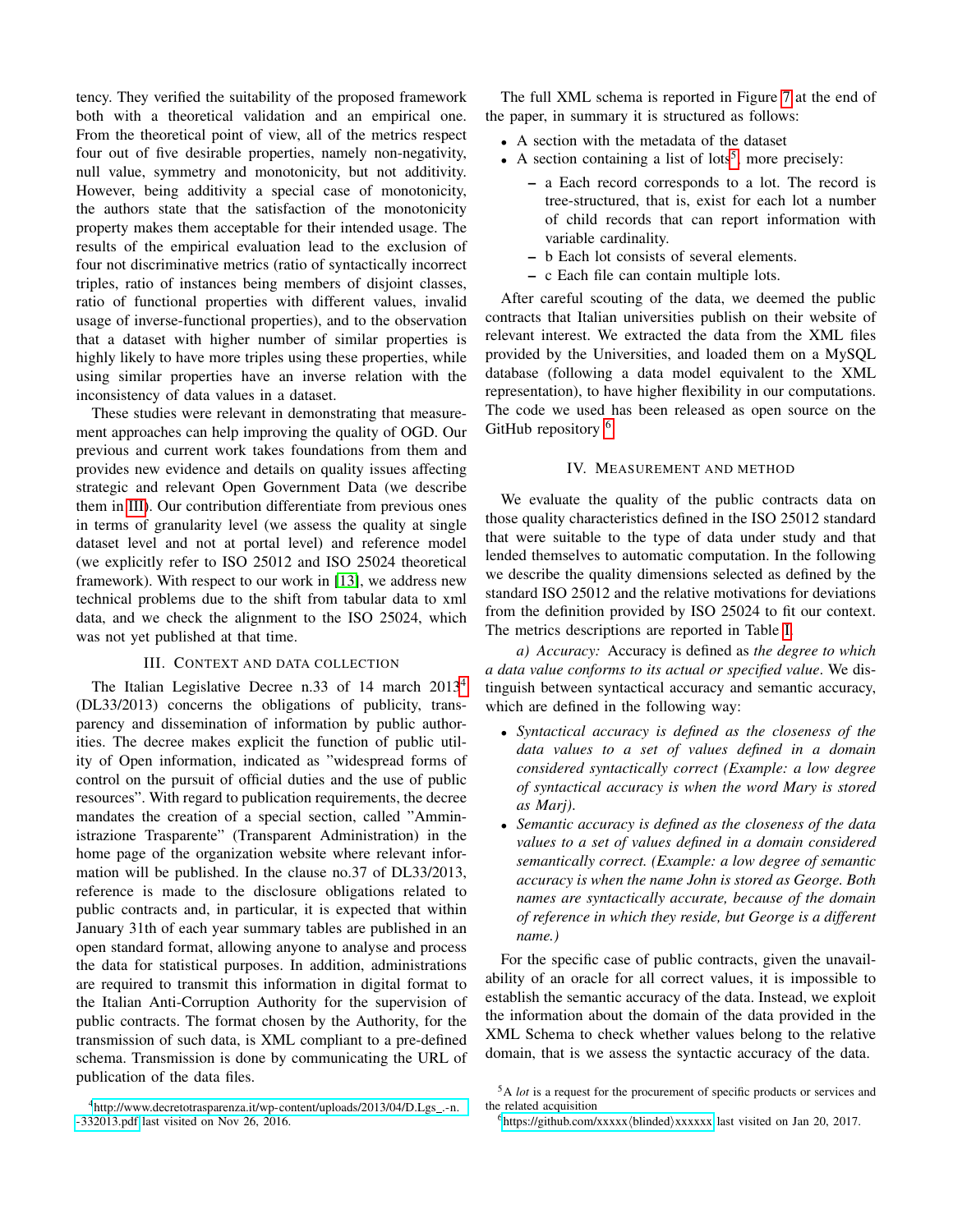*b) Completeness:* The definition of completeness is dependent on the perspective used:

- Computer system's point of view: *completeness is the extent to which all necessary values have been assigned and stored in the computer system. Completeness refers both to entity occurrences and to attributes of a single occurrence.*
- End-user point of view: *completeness is the extent to which data are sufficiently able to satisfy user's stated needs from quantitative point of view. Completeness includes also the capability of data to represent the context observed by users.*

As reported in [\[16\]](#page-7-14), completeness in a relational model can be characterised with respect to:

- Presence or absence and meaning of the null values.
- The validity of one of the two assumptions called open world assumption and closed world assumption.

For the case of public contracts the model without null values and with open world assumption would provide a high accuracy in the evaluation of the completeness but cannot be used since we do not have a reference relation. For this reason we use the model without null values and closed world assumption and in particular we evaluate the tuples and attributes completeness, i.e.:

- Tuple completeness: the completeness of a tuple with respect to the values of all its fields.
- Attribute completeness: the number of null values of a specific attribute in a relation.

*c) Consistency: Consistency refers to the absence of apparent contradictions within data. Inconsistency can be verified on the same or different entities*.

In the context of XML data that refers to a schema, integrity constraints are properties that must be satisfied by all instances of a database schema. Although integrity constraints are typically defined on schemas, they can at the same time be checked on a specific instance of the schema that presently represents the extension of the database. Therefore it is possible to distinguish two main categories of integrity constraints:

- Intrarelational Integrity Constraints: regard single attribute or multiple attributes of a relation.
- Interrelational Integrity Constraint: involve attributes of more than one relation.

The data for public contracts allow the definition of many constraints. Some of them are specified in the XML Schema, some other are logical constraints that we have defined on the data after a careful study of the domain. In the evaluation of the data we have defined both intrarelational constraints and interrelational constraints as reported in Table [I.](#page-8-0)

In addition, following the recommendations of the ISO 25024, it is possible to compute a risk of inconsistency by looking at duplicated values: duplication occurs when a realworld entity is stored twice or more in a data source. Of course, if a primary key consistency check is performed when populating a relational table, a duplication problem does not occur if the primary key assignment has been made with a

reliable procedure. Indeed, the duplication problem is more relevant for files or other data structures that do not allow the definition of key constraints.

The duplication of data related to public contracts is evaluated on the values that if duplicated would make the provided data unreliable (see details on Table [I\)](#page-8-0).

## V. RESULTS

<span id="page-3-1"></span>We applied the metrics to 123,702 lots, belonging to the 12 universities which provided the data. Figure [1](#page-4-0) reports the number of lots in each organization we analyzed. We observe a wide range with roughly one order of magnitude between the smallest and the largest. Such variability can be partly explained by the size of the universities, the left-hand side of the figure reports the enrolled students in each university for the academic year 2013/14.

Due to the large number of measurements and metrics, we report here only the results that revealed interesting aspects or problems, that will be discussed in the next section (the reader might consult the complete set of results online  $<sup>7</sup>$  $<sup>7</sup>$  $<sup>7</sup>$ ).</sup>

# *A. Accuracy and Completeness*

Concerning the *Accuracy* and *Completeness* metrics, we report the measures related to the *cig* of the lot, that represents a unique identifier for the tender, the contractor selection method for the lot, and the participant's unique fiscal ID.

The *cig* is a crucial information because it provides the unique id of each contract. The measures of accuracy (red triangles) and completeness (blue circles) for *cig* are reported in Figure [2;](#page-4-1) we can observe that the percentage of complete values is generally high for all the organizations. While the accuracy level is less consistent: although the element *cig* is present in (almost) all the lots, in some cases it is outside the valid domain. In practice it happens to be a number with a number of digits other than 10 or it is blank. The most relevant case is that of UniTo, which published data that in more than 30% of the cases exhibits invalid *cig* and thus are no more suitable to uniquely identify a contract.

The Contractor Selection indicates the type of procedure followed to select the contractor  $-$  e.g. direct selection, public tender, etc. – and it can potentially be used by the control authorities to identify patterns of illegal award of contracts. A good level of accuracy and completeness of this information is fundamental to increase transparency of public contracts. Figure [3](#page-4-2) reports the measures, we notice one case (UniMi) with 100% completeness together with a 0% accuracy: the element in the original file is always present but it is empty.

The accuracy and completeness for the Participants' fiscal ID - Figure [4](#page-5-0) - (and for all the attributes of the participants) is not computed for UniMi. In all the files analysed for UniMi there isn't any participant, that is, all the lots have a successful tenderer but no information about the participants. In general, both the accuracy and completeness of the fiscal Id is high. PoliMi has about the 4% of inaccurate values due to the fact

<span id="page-3-0"></span> $7$ [https://github.com/xxx](https://github.com/xxx<blinded>xxxxx.pdf) $\langle$ blinded $\rangle$ xxxxx.pdf last visited on Jan 20, 2017.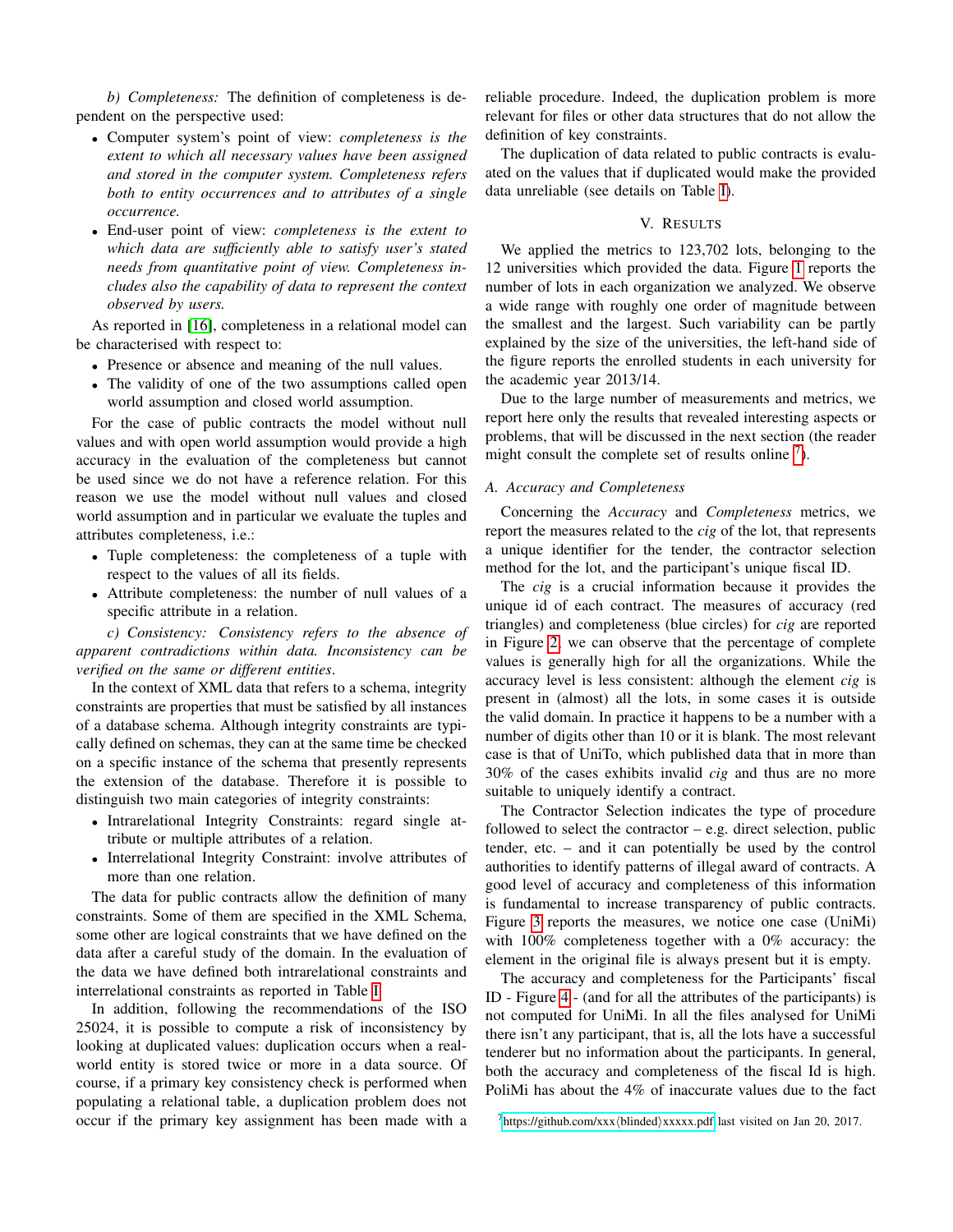

<span id="page-4-0"></span>Fig. 1. Number of lots for each organization



<span id="page-4-1"></span>Fig. 2. Accuracy and completenes measures for CIG

that the values extracted from the XML files are either other than 11 or 16 digits or empty.

### *B. Consistency*

Figure [5](#page-5-1) reports the values for three inter-relational constraints indicators.

The leftmost one – *lot has participant* in Table [I](#page-8-0) – shows the percentage of lots which have at least a participant. The most critical case is that of UniMi that has a percentage equal to zero, also UniTo and UniSa exhibit a very low consistency. This is due to the lack of information on the participants in the published files.

The middle indicator – *successfulTenderer is participant* in Table [I](#page-8-0) – shows the percentage of lots for which the contractor



<span id="page-4-2"></span>Fig. 3. Accuracy and completenes measures for Contractor Selection

is one of participants. The possible values are clearly limited by the previous indicator – if no participant is present then the contractor cannot be found among them –. We observe slightly smaller values indicating that even when the participants are listed, it may happen that the contractor is not one of them.

The rightmost indicator – *successfulTenderer awardAmount* in Table [I](#page-8-0) – shows the percentage of lots with a recorded payment larger than zero that reports a contractor. In the case of UniFe, more than 40% of the contracts report some money was payed but no recipient for the sum – the contractor – is present.

In addition, we report in Figure [6](#page-5-2) one intra-relational metric – *isl lt et ia* in Table [I](#page-8-0) –; this indicator reports the percentage of lots in which the sum reported as paid is greater than the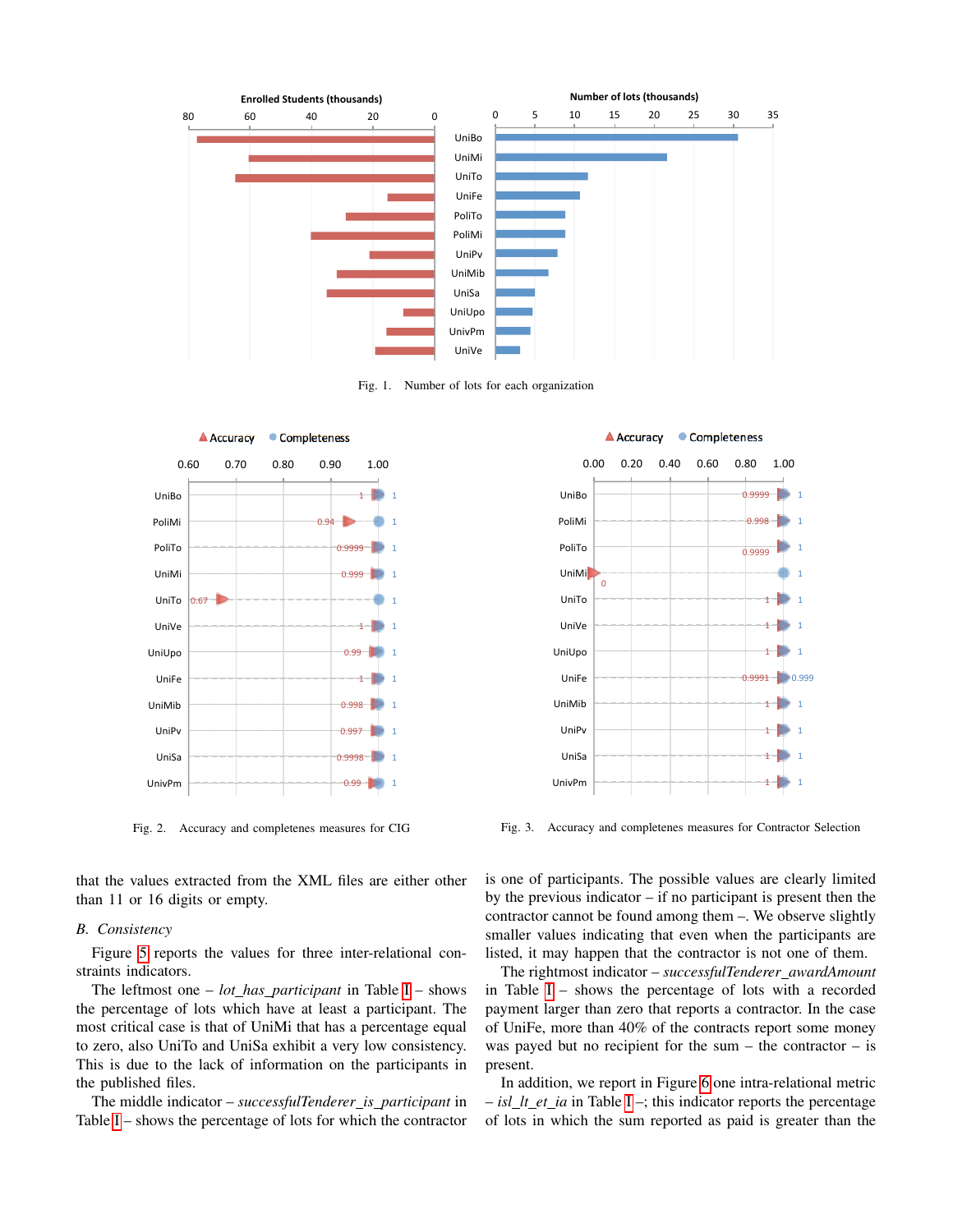

<span id="page-5-1"></span>Fig. 5. Inter-relations constraints measures: *lot has participant*, *successfulTenderer is participant*, *successfulTenderer awardAmount*



<span id="page-5-0"></span>Fig. 4. Accuracy and completenes measures for Participant Fiscal Id



## VI. DISCUSSION

The results selected and presented in Section [V](#page-3-1) have been focused on a few features that we deemed highly relevant



<span id="page-5-2"></span>Fig. 6. Intra-relational constraint measure

for the reuse of the data on public contracts. The measures revealed a set of interesting problems: here we briefly discuss how the detected data quality problems affect the reuse of data and seriously endanger the transparency and spillovers that represent the ultimate goals of OGD.

Starting with the measurements on accuracy and completeness (reported on Figures [2,](#page-4-1) [3](#page-4-2) and [4\)](#page-5-0), it emerged that the data fields analyzed exhibit a generally high level along both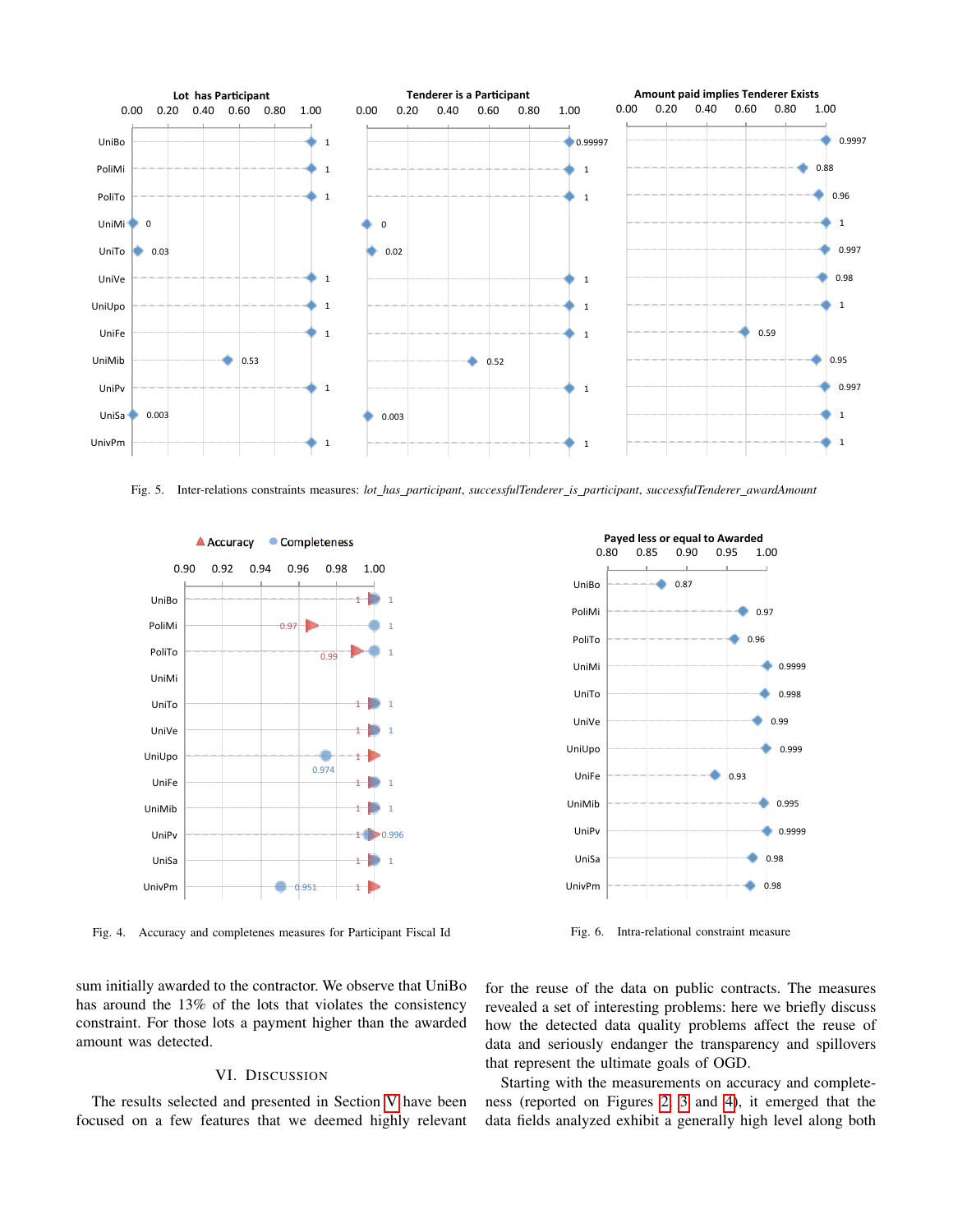dimensions, though occasionally levels are not high.

For instance, regarding the *cig* – the unique identifier of contracts – we observed that the percentage of complete cells is rather high for all the organizations but, for some of them, the percentage of accurate cells is subject to wide variations. This means that, although the element *cig* is present in all the lots, in some cases its value lies outside the allowed domain. This happened in 33% of the cases for UniTo, which means that for that university about 4,000 lots out of 12,000 were invalid: any further reuse of these data will be misleading or incomplete in this specific case.

Concerning the *sceltaContraente* field, we noticed that universities payed much attention to providing this information: in fact, the percentage of complete and accurate cells for the *sceltaContraente* attribute is the 100% for almost all universities. However, we observed one case where the *sceltaContraente* element in the original file although always present is systematically left blank. Since this regards the procedure of contractor selection, in that case it would be impossible to carry out any analysis for identifying patterns of illegal awards of contracts; in fact this is an extremely relevant problem which affects public offices in Italy and represents one of the motivation that led to the legislation mandating the publication of the public contracts data.

Finally, for the *codiceFiscale* field, we found both cases of 100% accuracy and lower completeness and viceversa. Again, these measurements are the consequence of cases in which the field is present in the lots but left blank, or the values are other than the admissible ones. Being the *codiceFiscale* the Italian fiscal identifier for persons and organizations, any detailed analysis or representation of data would be impossible, and only aggregated results could be derived.

All the types of quality problems found with accuracy and completeness metrics could have been caused by a faulty manual data input, a defect in the software system regulating the information flow, or an incomplete integration of the different information systems managing the contract procedure. Whatever cause, however, an automatic measurement – such as the one we presented in this paper – could have detected the problems and potentially allowed avoiding their effects on reuse. In addition, simple instruments for data cleaning (e.g., Open Refine<sup>[8](#page-6-1)</sup>, Data Cleaner<sup>[9](#page-6-2)</sup>) can be useful in absence of domain specific tools.

Regarding the consistency dimensions, the checks on interand intra- relational constraints (Figures [5](#page-5-1) and [6\)](#page-5-2) revealed also relevant problems.

We observed that the percentage of lots with at least a participant is quite variable. The most interesting cases are UniMi, UniTo and UniSa with a percentage equal or close to zero. As a consequence, also the *successfulTenderer is participant* inter-relational constraint has been affected. These measures showed clearly that for all lots there was a contractor but no information on participants, which is a non-realistic situation.

In practice, a citizen cannot trust any of the data on the contracts published by these three organisations: this corresponds to about 30 thousands lots, i.e. one third of all the data on contracts available from Italian universities.

Finally, we observed cases of expenses that overcame the awarded amount (e.g., 13% of lots at UniBo) or cases in which a grant winner is absent however the amount paid is different from zero (up to 40% at UniFe): again, this is not an admissible situation. Being UniBo the organisation with the highest number of lots, this portion of unusable data contributes to further increase the number of untreatable data estimated above.

# VII. CONCLUSIONS

We defined a set of metrics to empirically evaluate the quality of OGD on public contracts, on the basis of the quality measures defined in the ISO 25024 standard. The computation of the metrics starting from the XML files published by the PAs has been automated by means of an open-source piece of software. The metrics were then validated on the datasets published by the Italian Universities.

We were able to automatically analyse a large amount of data and to observe several problems affecting data accuracy, completeness and consistency. The problems were so relevant that just the subset of measurements presented in this paper invalids about a third of the whole Italian catalogue on universities public contracts. In fact, any reuse of such portion of data would lead to misleading or incomplete results, impairing the ultimate goals of Open Government Data: enabling active citizenship, fostering transparency in public administration and stimulate economical spillovers.

Are the quality problems reported in this work a result of illicit procedures ? Or, are they rather injected by faulty data integration/acquisition processes? The answer to this question does not concern neither the authors of this paper nor the scientific community at large. The point, however, is that in absence of a measurement approach on OGD, the civic and economical spillovers from reusing the data are *tout court* canceled. We provided empirical evidence in support on this statement, and produced two important contributions: (i) benchmark data on OGD quality and (ii) a measurement framework which is applicable to any other data on contracts published by Italian PAs, since the data format is standardised by the Authority for the supervision of public contracts.

Our next steps entail a renovated analysis on the updated data on public contracts and a more comprehensive benchmarking analysis on the whole landscape of Italian OGD.

#### ACKNOWLEDGMENT

We thank Lorenzo Canova, Federico Morando and Raimondo Iemma for their contributions during the work and in the dissemination phase.

#### **REFERENCES**

<span id="page-6-0"></span>[1] J. Hofmokl, "The internet commons: towards an eclectic theoretical framework," *International Journal of the Commons*, vol. 4, no. 1, pp. 226–250, 2010.

<span id="page-6-1"></span><sup>8</sup><http://openrefine.org/> last visited on Nov 26, 2016.

<span id="page-6-2"></span><sup>9</sup><http://datacleaner.org/> last visited on Nov 26, 2016.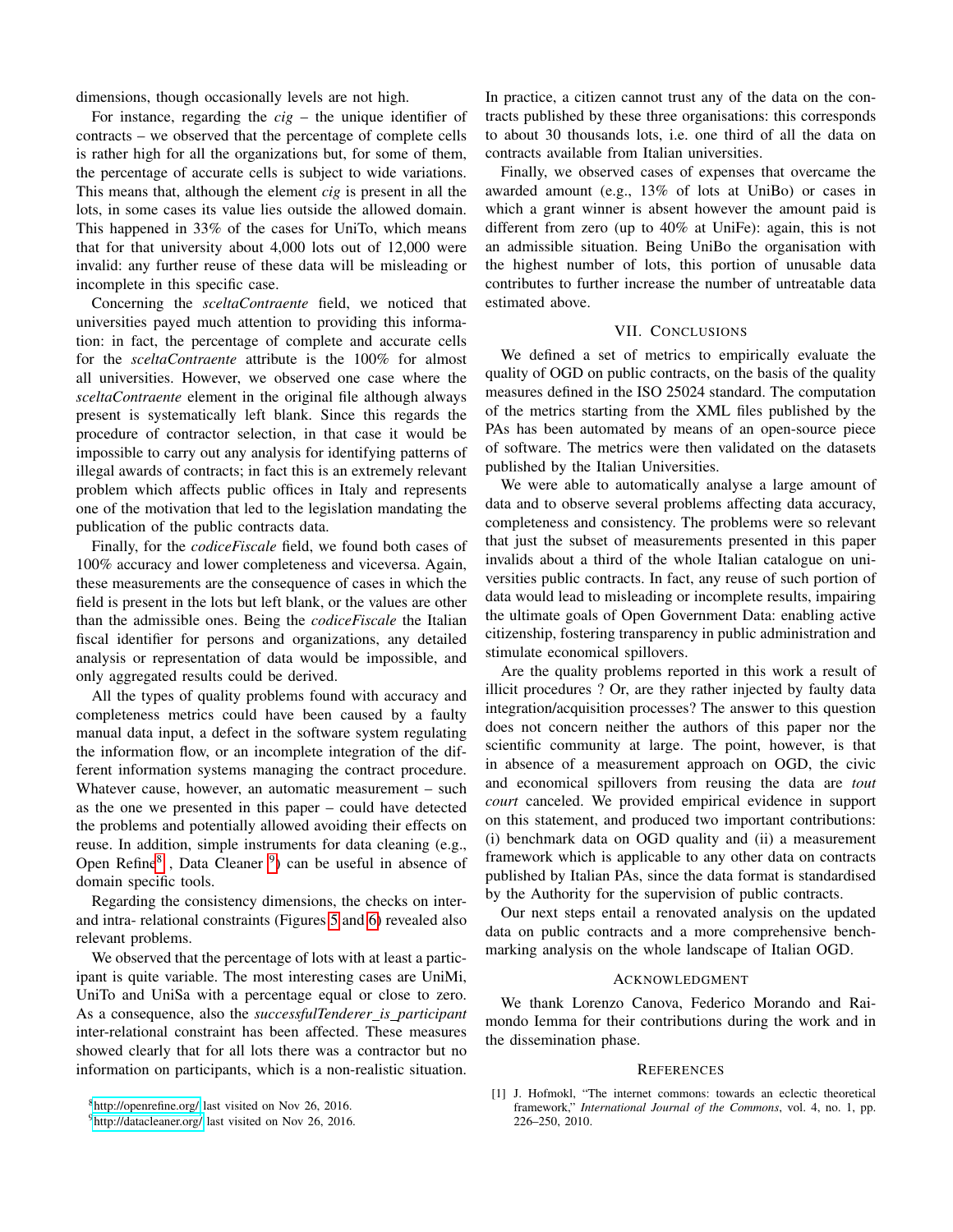- <span id="page-7-0"></span>[2] G. Aichholzer and H. Burkert, *Public sector information in the digital age: between markets, public management and citizens' rights*. Edward Elgar Publishing, 2004.
- <span id="page-7-1"></span>[3] M. Janssen, Y. Charalabidis, and A. Zuiderwijk, "Benefits, adoption barriers and myths of open data and open government," *Information Systems Management*, vol. 29, no. 4, pp. 258–268, 2012.
- <span id="page-7-2"></span>[4] G. Vickery, "Review of recent studies on psi re-use and related market developments," *Information Economics, Paris*, 2011.
- <span id="page-7-3"></span>[5] J. E. Stiglitz, P. R. Orszag, and J. M. Orszag, "Role of government in a digital age," *2000.*, 2000.
- <span id="page-7-4"></span>[6] B. Ubaldi, "Open government data," 2013.
- <span id="page-7-5"></span>[7] N. Helbig, M. Nakashima, and S. S. Dawes, "Understanding the value and limits of government information in policy informatics: a preliminary exploration," in *Proceedings of the 13th annual international conference on digital government research*. ACM, 2012, pp. 291–293.
- <span id="page-7-6"></span>[8] D. Natale, "Complexity and data quality," in *Poster e Atti Conferenza*, 2011, pp. 13–16.
- <span id="page-7-7"></span>[9] B. Detlor, M. E. Hupfer, U. Ruhi, and L. Zhao, "Information quality and community municipal portal use," *Government Information Quarterly*, vol. 30, no. 1, pp. 23–32, 2013.
- <span id="page-7-8"></span>[10] B. Allison, "My data can't tell you that," *Open Government: Collaboration, Transparency, and Participation in Practice. O'Reilly Media, Inc*, pp. 257–265, 2010.
- <span id="page-7-9"></span>[11] J. Tauberer, *Open government data*. Joshua Tauberer, 2012.
- <span id="page-7-10"></span>[12] A. Whitmore, "Using open government data to predict war: A case study of data and systems challenges," *Government Information Quarterly*, vol. 31, no. 4, pp. 622–630, 2014.
- <span id="page-7-11"></span>[13] B. A. List, "Xxxx blinded title xxxxxx," *Government Information Quarterly*, vol. X, no. X, 2016.
- <span id="page-7-12"></span>[14] T. Berners-Lee, "Linked data-design issues," W3C, Tech. Rep., 2006.
- <span id="page-7-13"></span>[15] VV. AA., "The annotated 8 principles of open government data. the 8 principles of open government data, 7 additional principles." Tech. Rep., 2014. [Online]. Available:<http://opengovdata.org.>
- <span id="page-7-14"></span>[16] C. Batini, C. Cappiello, C. Francalanci, and A. Maurino, "Methodologies for data quality assessment and improvement," *ACM Computing Surveys*, vol. 41, no. 3, July 2009.
- <span id="page-7-15"></span>[17] ISO/IEC, "25012 international standard: Systems and software engineering - software product quality requirements and evaluation (square)-data quality model," ISO/IEC, Tech. Rep., 2008.
- <span id="page-7-16"></span>[18] A. Caro, C. Calero, I. Caballero, and P. M., "A proposal for a set of attributes relevant for web portal data quality," *Software Quality Journal*, vol. 16, no. 4, pp. 513–542, 2008.
- <span id="page-7-17"></span>[19] C. Moraga, M. Moraga, C. Calero, and A. Caro, "Square-aligned data quality model for web portals," in *QSIC'09. 9th International Conference on Quality Software*, 2009, pp. 117–122.
- <span id="page-7-18"></span>[20] ISO/IEC, "Iso/iec 25024:2015 systems and software engineering – systems and software quality requirements and evaluation (square) – measurement of data quality," ISO/IEC, Tech. Rep., 2015.
- <span id="page-7-19"></span>[21] B. Ubaldi, "Open government data: Towards empirical analysis of open government data initiatives," OECD Publishing, Tech. Rep., 2013.
- <span id="page-7-20"></span>[22] A. Maurino, B. Spahiu, C. Batini, and G. Viscusi, "Compliance with open government data policies: an empirical evaluation of italian local public administrations," in *Twenty Second European Conference on Information Systems*, 2014.
- <span id="page-7-21"></span>[23] U. Atz, "The tau of data: A new metric to assess the timeliness of data in catalogues," in *Conference for E-Democracy and Open Governement*, 2014, p. 257.
- <span id="page-7-22"></span>[24] B. Behkamal, M. Kahani, E. Bagheri, and Z. Jeremic, "A metricsdriven approach for quality assessment of linked open data," *Journal of theoretical and applied electronic commerce research*, vol. 9, no. 2, pp. 64–79, 2014.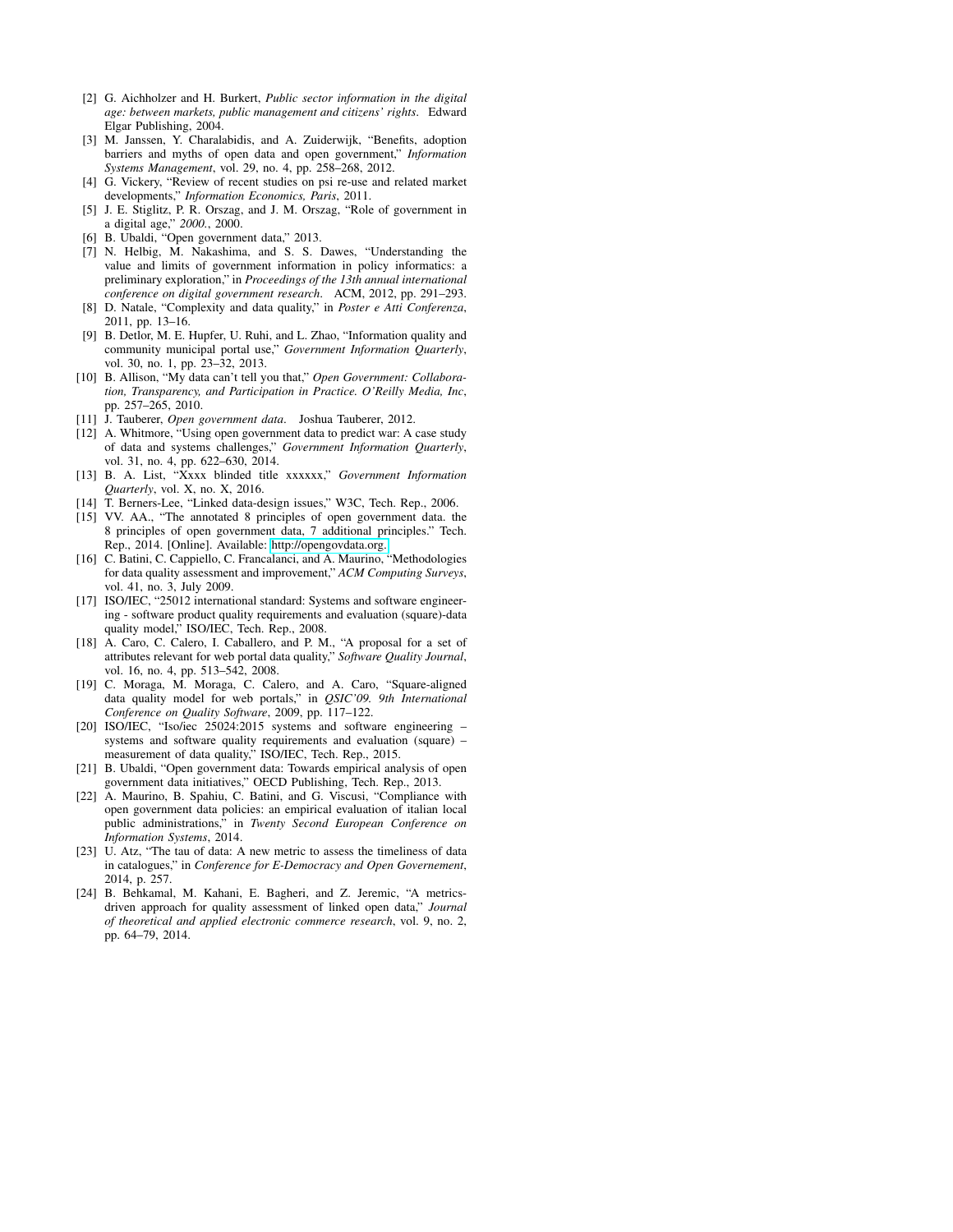<span id="page-8-0"></span>

| <b>Dimension</b>                                                    | Acronym                           | Metric                                                                                                                                                                                                   | Relation to ISO/IEC<br>25024 |
|---------------------------------------------------------------------|-----------------------------------|----------------------------------------------------------------------------------------------------------------------------------------------------------------------------------------------------------|------------------------------|
| Accuracy                                                            | pcvc                              | Percentage of cells with correct value (value belonging to the domain)                                                                                                                                   | Same as Acc-I-1              |
| Completeness                                                        | pcc                               | Percentage of complete cells                                                                                                                                                                             | Same as Com-I-4              |
|                                                                     | pcrp                              | Percentage of complete tuples.                                                                                                                                                                           | Adaption of Com-I-1          |
| Consistency<br>(Duplication)                                        | dup_participant                   | Number of participant which are duplicated in each lot.                                                                                                                                                  | Adaptation of Con-I-3        |
|                                                                     | dup_tenderer                      | Number of successful tenderer which are duplicated in each lot.                                                                                                                                          | Adaptation of Con-I-3        |
| Consistency<br>(Intrarelational-<br>interrelational<br>constraints) | cf_ife_partecipanti               | Percentage of tuples that meet the following Intrarelational Constraint:<br>codiceFiscale and identificativoFiscaleEstero in the partecipanti table<br>must not be simultaneously not null.              | Adaptation of Con-I-6        |
|                                                                     | cf_ife_aggiudicatari              | Percentage of tuples that meet the following Intrarelational Constraint:<br>codiceFiscale and identificativoFiscaleEstero in the aggiudicatari table<br>must not be simultaneously not null.             | Adaptation of Con-I-6        |
|                                                                     | cf_eq_zero_partecipanti           | Percentage of cells that meet the following Intrarelational Constraint:<br>codiceFiscale in partecipanti table must be different by zero.                                                                | Adaptation of Con-I-6        |
|                                                                     | cf_eq_zero_aggiudicatari          | Percentage of cells that meet the following Intrarelational Con-<br>straint:codiceFiscale in aggiudicatari table must be different by zero.                                                              | Adaptation of Con-I-6        |
|                                                                     | check_on_date                     | Percentage of tuples that meet the following Intrarelational Constraint:<br>dataInizio must be less recent than dataUltimazione in lotti table                                                           | Adaptation of Con-I-6        |
|                                                                     | isl_lt_et_ia                      | Percentage of tuples that meet the following Intrarelational Constraint:<br>ImportoSommeLiquidate must be less than or equal to ImportoAggiu-<br>dicazione in lotti table                                | Adaptation of Con-I-6        |
|                                                                     | lot_has_participant               | Percentage of tuples that meet the following Interrelational Constraint:<br>When a lot has a successful tenderer it must have at least one participant.                                                  | Adaptation of Con-I-6        |
|                                                                     | successfulTenderer_is_participant | Percentage of tuples that meet the following Interrelational Constraint:<br>A successful tenderer of a lot must be a participant for that lot.                                                           | Adaptation of Con-I-6        |
|                                                                     | successfulTenderer_amountPaid     | Percentage of tuples that meet the following Interrelational Constraint:<br>When the successful tenderer is not present for a lot, the amount paid<br>(importoSommeLiquidate) must be zero for that lot. | Adaptation of Con-I-6        |
|                                                                     | successfulTenderer_awardAmount    | Percentage of tuples that meet the following Interrelational Constraint:<br>When there is a successful tenderer the award amount (importoAggiu-<br>dicazione) must be different by zero.                 | Adaptation of Con-I-6        |

TABLE I CHARACTERISTICS AND METRICS USED IN THE EVALUATION